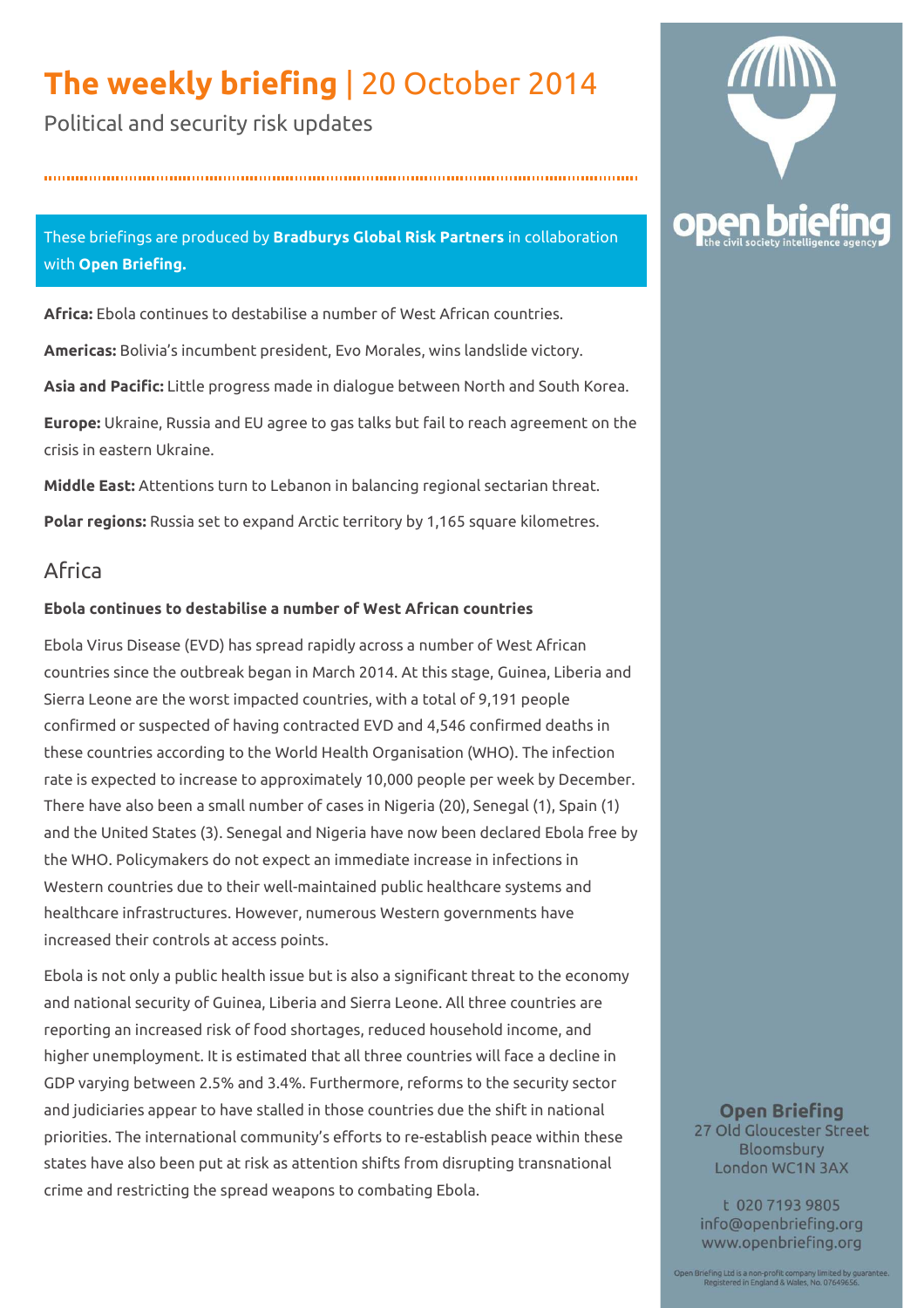Numerous other African states are at risk of being affected by Ebola within weeks or months. In addition to the number of people infected, this will impact on the GDPs and national security of the effected states. Considering the increasing levels of support that international community is lending to the efforts to contain the Ebola crisis, it is likely that the outbreak will begin to be contained more effectively towards the early months of 2015. However, due to the fact that many states need weeks to mobilise the pledged support, it is highly likely that the situation will worsen before it improves. While food stocks will last in the short term, declines in household income and shortages of work may create tensions within the affected states once the international community withdraws their support following the containment of the crisis. It will be crucial that the international community support affected states beyond ensuring the safety of Western states and until such time as the economic and social repercussions of the outbreak have also been properly addressed.

#### **Other developments**

**The ceasefire between Nigerian government and Boko Haram has been undermined by fresh attacks in Borno and Adamawa states.** The agreement was signed by Boko Haram's chief security officer, Danladi Ahmadu, and the principal private secretary to the president, Ambassador Hassan Tukur, on 17 October. However, rebel attacks are reported to have occurred less than 24 hours after the agreement was signed.. Twenty rebels reportedly attacked Maikadiri and MIchia, burning down houses and shooting randomly into houses and cars according to military sources. It is uncertain whether Boko Haram will uphold other parts of the agreement, including the release of 200 school girls that were abducted from Chibok in April and who are supposed to be released by 21 October 2014.

**On 17 October, Egyptian security forces arrested Walid Attalah, the leader of the military wing of Sinai-based Ansar Bayt Al-Maqdis.** A rocket factory supplying the group was also discovered and destroyed in a separate raid. It is not clear whether the two incidents are directly related. Ansar Bayt Al-Maqdis is responsible for a number of assassinations, including that of a high-level police general, Mohammed Saeed, as well as for the death of hundreds of Egyptian soldiers. More recently, the group has also beheaded numerous individuals suspected of spying for Israel's national intelligence agency, Mossad.

**Tensions are rising in Sudan over the killing of UN peacekeepers and government forces as fighting has continued in Darfur.** Rebels from a faction of the Sudan Liberation Movement claim to have killed 21 government soldiers in an attack on the night of 16 October. Sudan's security forces retaliated with air strikes on Burgo and Karko in the East Jebel Marra region on 17 October. According to reports, up to 12 bombs were dropped by the Sudanese Air Force. In an unrelated incident, gunmen killed three UN peacekeepers and stole their patrol vehicle. It is unclear whether or how the gunmen are related to the rebels.

#### **On the radar**

- **Tunisian parliamentary election to be held on 26 October,** with the presidential election scheduled for 23 November.
- **Various opposition parties to protest outside the US Embassy and MONUSCO headquarters in Kinshasa, the capital of Democratic Republic of Congo,** on 20 October.
- **20 October marks the anniversary of the killing of former Libyan leader Muammar Gaddafi.** Celebratory rallies and protests orchestrated by Gaddafi's supporters are both likely.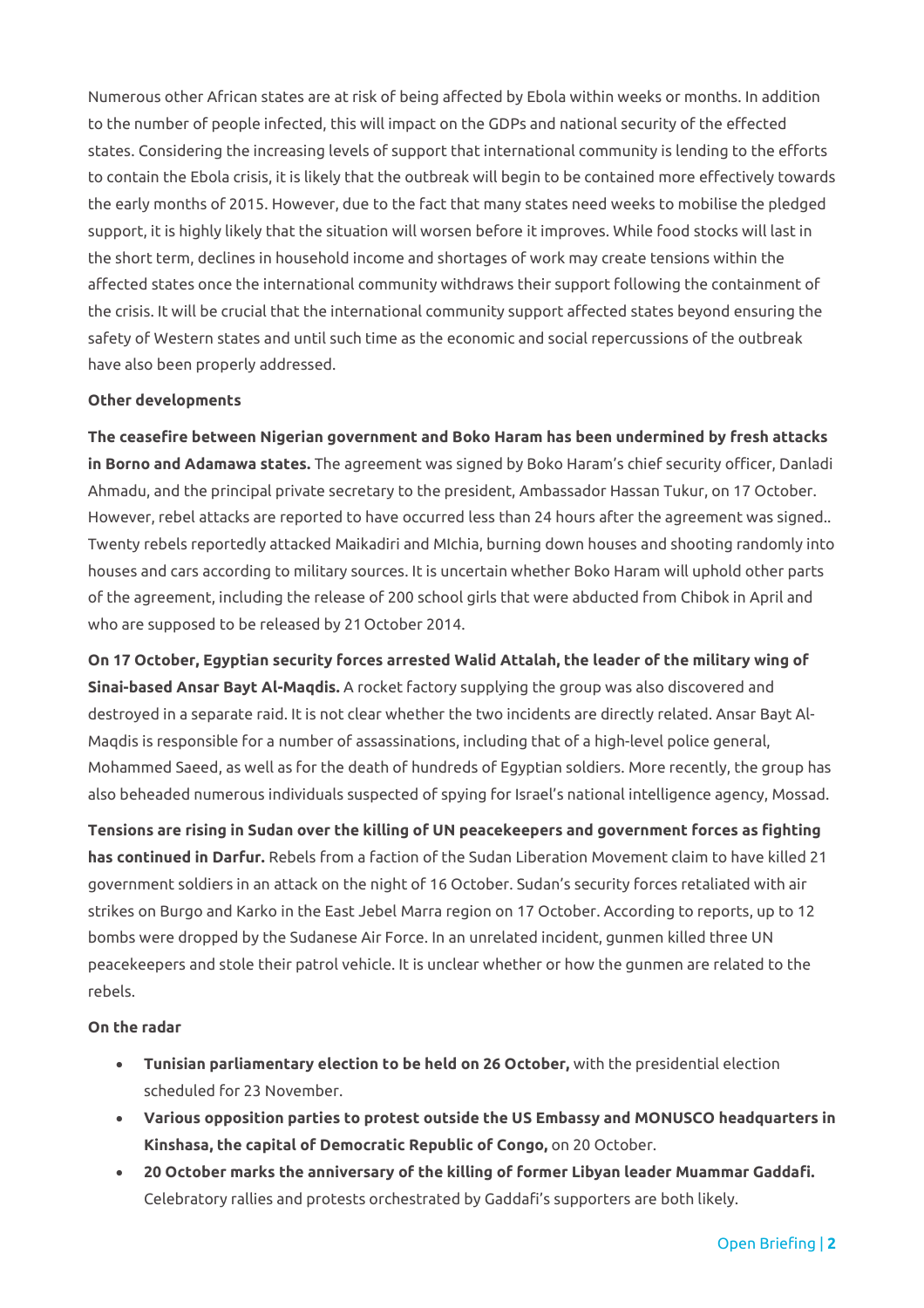# Americas

#### **Bolivia's incumbent president, Evo Morales, wins landslide victory**

On 12 October, Evo Morales won a third presidential term with over 60% of the vote in Bolivia's presidential election. His two main competitors, businessman Samuel Doria Medina and former conservative president Jorge Quiroga, gathered less than 30% of the vote between them. Key to Morales' landslide victory has been the overwhelming support of indigenous groups, as Aymara and Quechua populations account for approximately half of Andean rural areas. After Morales' victory, some opposition leaders criticised the electoral process, and claimed the increased number of eligible Bolivian voters and the alleged loyalty of the Supreme Electoral Tribunal to the president was fraudulent. Bolivian presidents are technically limited to two consecutive terms, but following the promulgation of a new constitution in 2009, Morales successfully persuaded pliant courts to ignore his first term.

Morales is an outlier of the Bolivarian Alliance for the Peoples of Our America (ALBA), a left-wing political grouping launched by former Venezuelan president Hugo Chávez to counter US influence in the region and which notably includes Bolivia, Cuba and Venezuela.. In contrast to the other socialist leaders of the bloc, Morales has maintained a high degree of popularity while ensuring high economic growth and running a fiscal surplus every year since 2005. Most impressively, Bolivia's ratio of international reserves to GDP reached a record high of more than 50% in 2009. In addition, the country has made great strides in combating poverty. According to the latest UNESCO statistics, Bolivia's illiteracy rate has dropped from about 14% in 2006 to less than 4% in 2014. Such improvements have been made possible thanks to a careful mix of protectionist and more liberal policies. When he first took office, Morales partly nationalised the hydrocarbons industry in order to bankroll his redistributionist agenda. But to retain investors' confidence, the indigenous leader also agreed to liberalise certain sectors, and recently restored normal ties with the IMF.

In spite of the success of the Bolivian model over the past decade, many see the symptoms of a looming crisis in the recent deceleration of the economy. Most of Bolivia's exports are unrefined goods, such as soya oil, hydrocarbons and precious metals. Thus, it is suspected that the fall in commodity prices will increasingly pose a serious threat to the country's economic model, which would negatively impact on Morales' redistributionist agenda. In addition, the mediocre economic performance of neighbouring countries, such as Argentina and Brazil, is likely to further deteriorate Bolivia's balance of trade. Nevertheless, Bolivia has also heavily invested in infrastructure and value-added industries, while the rise of a middle class has boosted domestic consumption. Indeed, the main risk to the Bolivian model does not seem to arise from the economy but rather from its over-reliance on the figure of Morales.

#### **Other developments**

**Venezuela secured a temporary seat at the UN Security Council in the first round of voting on 16 October.** The South American country earned 181 votes in support of its candidacy at the UN General Assembly – 52 over the 129 votes needed to clinch the seat. Soon after, Venezuelan President Nicolás Maduro claimed the result as a sign that the broader international community holds the country in high esteem. Venezuela lost its last bid in 2006, as it was strongly opposed by the United States. But this year, the Obama administration did not mount a diplomatic campaign against the country's bid.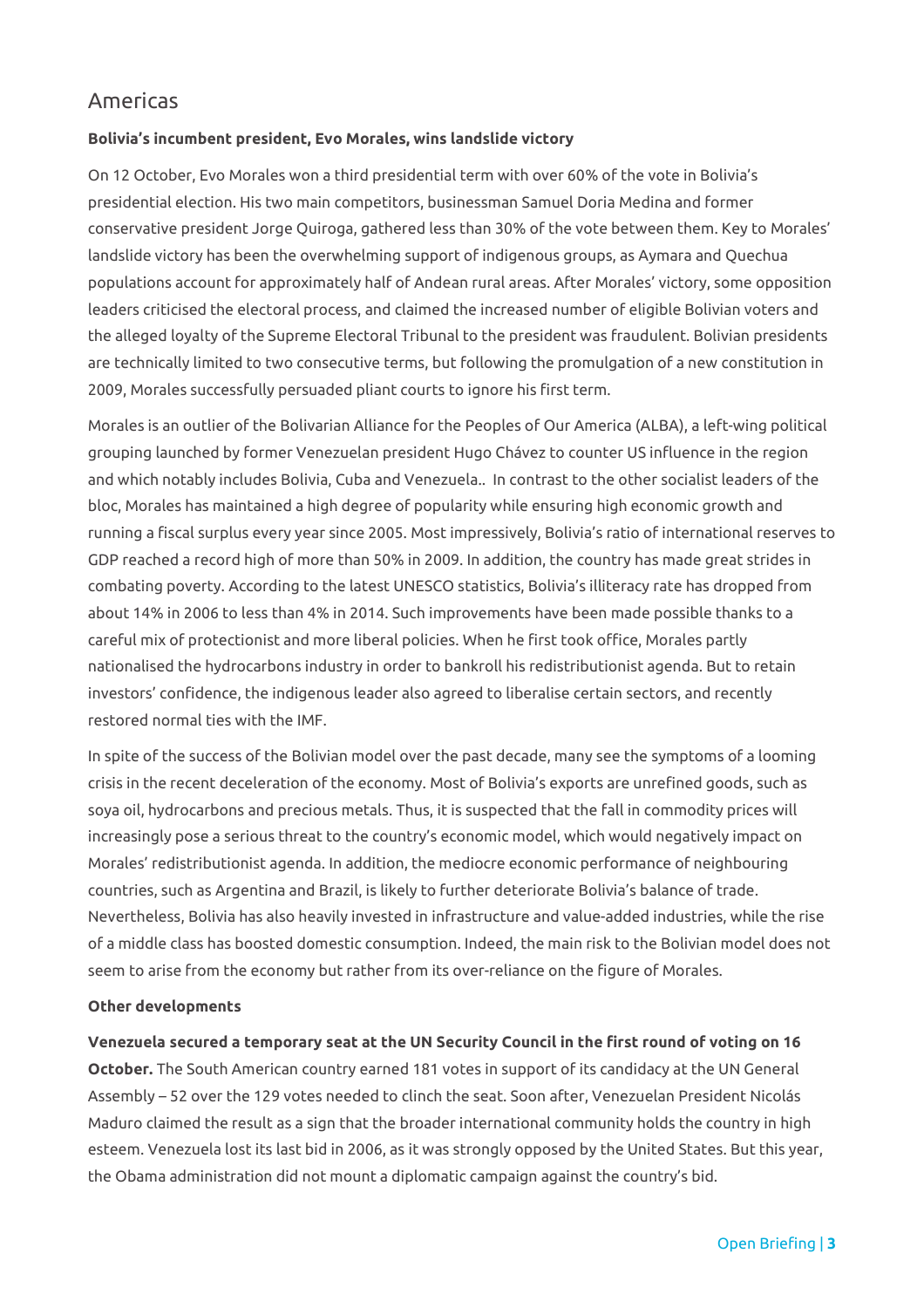**Protestors responding to the slow progress made in the investigation of the disappearance of 48 students set fire to the Government Palace in the Mexican city of Chilpancingo on 13 October.** The demonstrators pressed the government to take further action to locate the remaining 43 students that went missing last month, and called for the resignation of Governor Ángel Aguirre, who is believed to be involved in the affair. The protestors threatened more aggressive actions if the authorities failed to speed up the search for the missing students. They accuse the police of finding the missing students and then giving them up to *Guerreros Unidos*, a local drug cartel. The reported discovery of 28 charred bodies on 6 October near the city of Iguala caused outrage, but the bodies have not yet been identified. In response to the protests, on 14 October the government announced the death of the *Guerreros Unidos* leader, Benjamin Mondragón, during a shootout with security forces.

**Fears over a Venezuelan default are threatening the rule of President Nicolás Maduro.** The South American country is allegedly at the brink of default due to a sharp fall in oil prices. Oil accounts for about 95% of Venezuelan export revenues. Two weeks ago, Venezuela demanded an emergency meeting of the Organisation of the Petroleum Exporting Countries (Opec) to try to stop the fall in energy prices amid the country's struggle to meet its debt obligations. So far, Opec has not responded to Venezuela's demands, and is due to meet on 27 November. To compensate for its lack of foreign currencies, Venezuela increasingly relies on barter trade deals with China. In July, Venezuela borrowed an additional \$4 billion from China in return for an additional 100,000 barrels per day of oil on top of the 500,000 barrels a day Venezuela already exports to China, nearly half of which is payment for the more than \$40 billion they have already borrowed. A default would severely restrict Venezuela's access to foreign capital, which would lead to dramatic shortages of basic goods in the domestic market.

#### **On the radar**

- **Brazil presidential election runoff scheduled for 26 October.**
- **Uruguay's general election scheduled for 26 October.**
- **Further anti-government protests planned for 26 October in Port-au-Prince, capital of Haiti,**  calling for the resignation of President Michel Martelly.

## Asia and Pacific

#### **Little progress made in dialogue between North and South Korea**

Military leaders from North Korea and South Korea convened in the village of Panmunjom on 15 October. However, according to a statement made by the South Korean government after the meeting, negotiations fell short of substantial progress. The meeting ran from 10:00 to 15:10 local time. Local reports stated that representatives from the North Korean military argued that the South Korean navy should respect its West Sea guard line', control anti-Pyongyang and anti-Communist media reports, and stop activists sending balloons filled with anti-North Korea materials across the border. In turn, South Korean officials emphasised that they could not control the activities of private citizens and the media in a democratic society.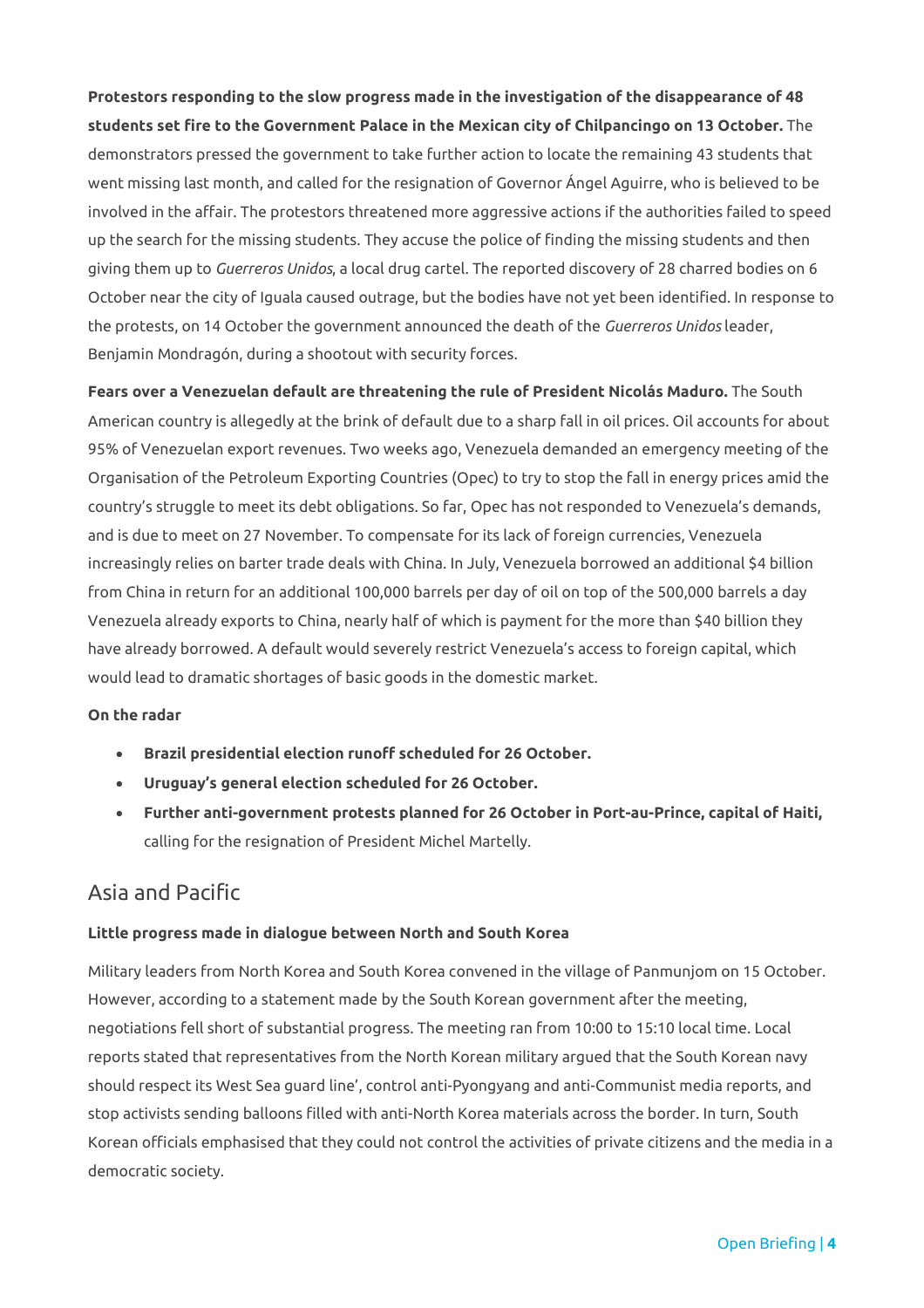Earlier this month, the militaries of the two sides exchanged fire when a group of South Korean activists used balloons to float currency, radios, information regarding the nature of the North Korean regime, and various other restricted items across the border. The North Korean military attempted to shoot down the balloons. South Korean media reported that some of the shots reached a civilian area, obliging the South to return fire. The other key area of contention discussed at this meeting was the disputed Northern Limit Line (NLL). The NLL is the disputed de facto maritime demarcation line between the two countries that was established after the Korean War in 1953. North Korea disputes the location of this line on the grounds that it was established by the UN command that was largely under the leadership of the United States.

Such high-level meetings between North and South Korea are relatively rare. On 4 October, several toplevel North Korean officials made a surprise visit to South Korea on the occasion of the closing of the Incheon Asian Games. At that time, the two sides agreed to resume high-level talks. After the 15 October meeting, the South Korean government extended an invitation for further high-level talks at the North Korean town of Tongilgak on 30 October. The increased efforts at cross-border communication reflect positively on bilateral relations between the two countries; however, they are marred by ongoing and sporadic conflicts in the border region. Henceforth, it is likely that any progress at bilateral meetings will be very slow and that sporadic conflicts and displays of military strength by the North will continue.

#### **Other developments**

**At least six people were killed on 14 October during a violent clash in Fuyou village in Yunnan Province, China.** The confrontation occurred over the building of a new logistics hub in the village. Four people were reportedly burned to death and two beaten to death with steel pipes. More than 18 others were seriously injured. According to local media, a group of several hundred uniformed men drove in trucks and began assaulting a group of demonstrating villagers. The identity of these individuals is unclear: they were reported as construction workers in local media, but accounts of the events on social media suggested that they had equipment featuring police insignia. The project was originally approved in 2011, and has been the source of several clashes, due to disagreements concerning worker compensation. According to local sources in the provincial capital, Kunming, several hundred villagers participated in the demonstrations last week. Land developers have also reportedly been seizing farmland in order to progress the project. While land demonstrations in China are common, the level of violence in this incidence was exceptional.

**Malaysian authorities have arrested 14 suspected Islamic State militants.** The arrests took place in Selangor state and were a part of a three-day anti-terrorism operation. The arrested individuals were all Malaysian citizens between ages of 14 to 48. According to Malaysian authorities, several of the suspects were reportedly involved in the recruiting, financing and transportation of Malaysians joining the Islamic State terrorist group. Several others were reportedly planning to join Islamic State in Syria. Since April, Malaysian authorities have arrested more than 35 people suspected of aiding Islamic State or seeking to join the organisation. In August, Malaysian counterterrorism authorities reportedly stopped an attack on a foreign-owned brewery in Selangor. The individuals involved in that case had allegedly pledged allegiance to Islamic State and were building explosives. Despite ongoing anti-terrorism efforts, more than 30 Malaysians have allegedly joined Islamic State.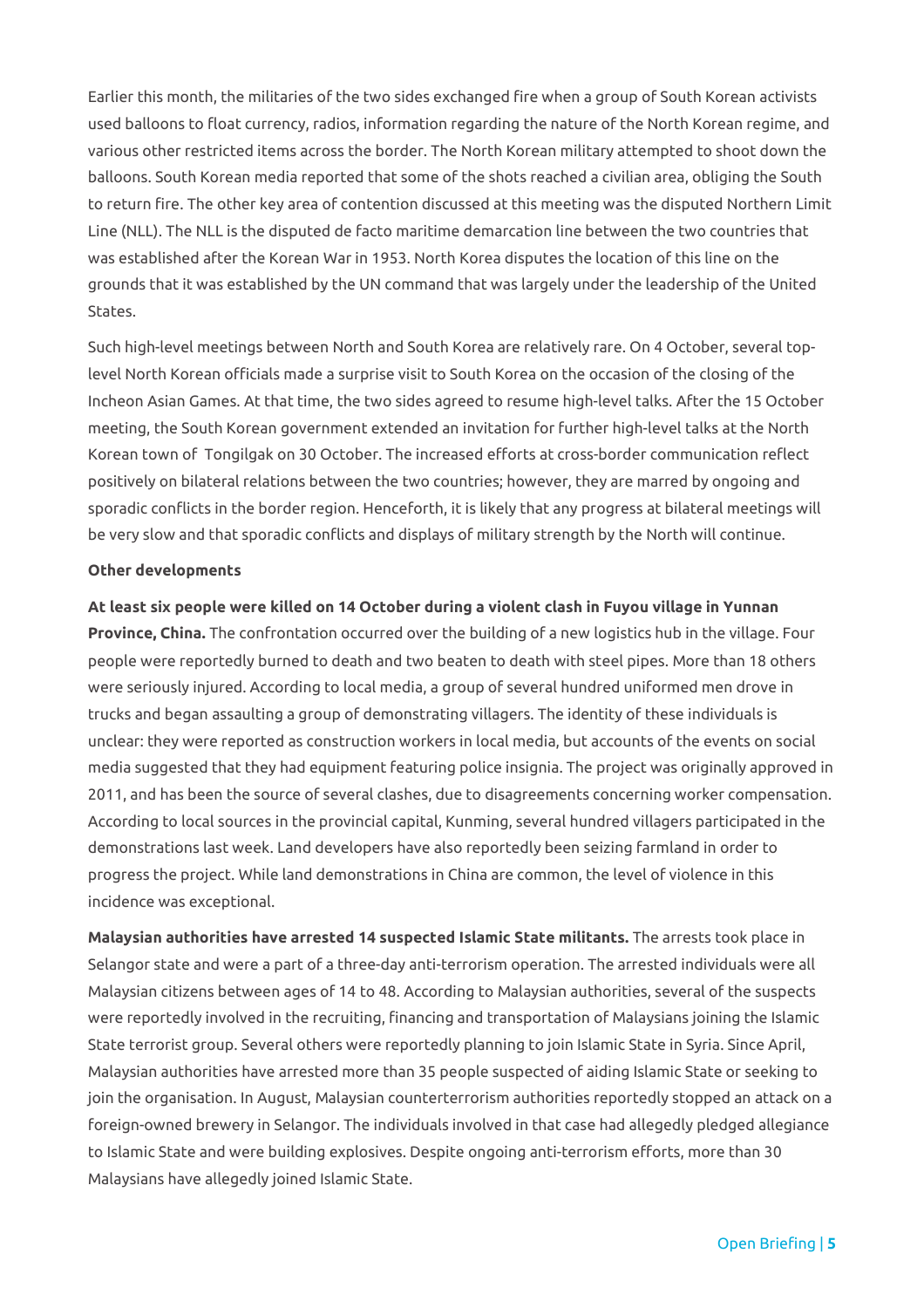#### **Thai Prime Minister Prayuth Chan-ocha has said that elections scheduled for late-2015 may be**

**delayed.** As Prayuth set out for Milan, Italy, to participate in the Asia-Europe Meeting, he stated that elections would not be able to proceed unless the country was able to adhere to a reform roadmap. The plans for reforms that Prayuth has propagated since coming to power via a military coup earlier this year include the establishment of a new constitution and changes in 11 key policy areas. These changes are designed to end the influence of former Prime Minister Thaksin Shinawatra, the brother of former Prime Minister Yingluck Shinawatra. Thaksin Shinawatra came to power on a set of populist policies that were designed to earn the votes of the country's poor. At the time of the military coup, Australia, the European Union and the United States urged the country's leadership to make a rapid return to democracy, and downgraded diplomatic relations with Thailand. Thus, if Prayuth ultimately delays elections, his administration is likely to face intensified international criticism.

#### **On the radar**

- **India is expected to pay \$500 million to Iran this week** to allow the country to recover frozen oil revenues held overseas.
- **Pakistan Awami Tehreek (PAT) party to rally in Abbottabad,** Khyber Pakhtunkhwa province, northeastern Pakistan, on 23 October.
- **The Chinese Communist Party will hold its 4th Plenary Session of the 18th Central Committee**  in Beijing this week.
- **Japan and the United States. are expected to continue negotiations regarding the Trans-Pacific Partnership** at an upcoming summit in Sydney, Australia, on 25 October.
- **The head of the UN Economic and Social Commission for Asia and the Pacific will visit South Korea** on 24 October.

## Europe

#### **Ukraine, Russia and EU agree to gas talks but fail to reach agreement on the crisis in eastern Ukraine**

On 17 October, the Russian and Ukrainian presidents held talks with the European Union in Milan, Italy, on the sidelines of the Asia-Europe Meeting. British Prime Minister David Cameron, French President François Hollande, German Chancellor Angela Merkel and Italian Prime Minister Matteo Renzi also participated in the talks. During the 'positive but difficult talks', Russian President Vladimir Putin and Ukrainian President Petro Poroshenko did not reach a breakthrough on the crisis in Ukraine, but the Ukrainian president reported that the leaders agreed that all the clauses of the Minsk memorandum should be implemented and that elections should be allowed to take place in Donetsk and Luhansk. During the meeting, the leaders also outlined a deal to solve the gas dispute. In a bid to ease tensions before the summit, Putin ordered the removal 17,600 soldiers presently stationed near the Ukrainian border to return to their original bases on 11 October. However, NATO reported that there was no evidence of a pullback of Russian troops.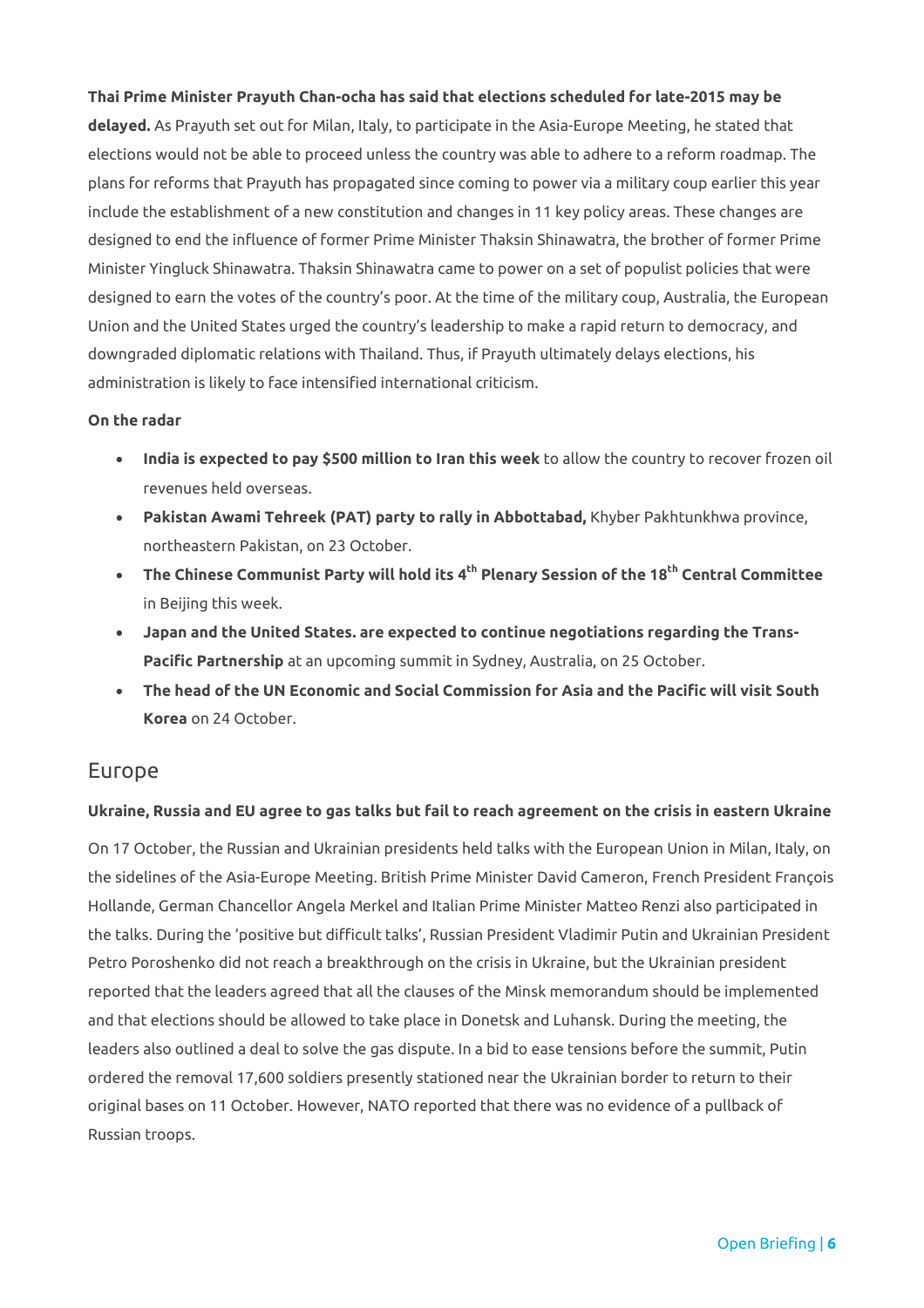On 19 September, Kiev, Moscow and pro-Russian separatists in eastern Ukraine agreed at the Minsk summit to create a 30 kilometre security zone, to cease offensive operations, to ban flights by combat aircraft over the security zone, to allow OSCE monitors to observe the region, and to withdraw any foreign troops. However, the Minsk memorandum was never fully implemented, and fighting in eastern Ukraine continues despite the ceasefire of 5 September. This new endorsement of the Minsk agreement indicates that both sides seek a peaceful resolution within the near future; however, it is unclear whether either Russia or Ukraine will follow through with the implementation of the security zone or if Russia will withdraw its troops, which the Kremlin currently denies are present in eastern Ukraine.

Another round of the multilateral talks on the gas dispute has been scheduled for 21 October in Brussels, Belgium. On 15 June 2014, the Russian gas company Gazprom cut off gas supplies to Ukraine, after Kiev failed to pay its \$4.5 billion debt. The gas talks have become a critical issue for Ukraine as the winter months set in, and it is highly likely that Russia will attempt to use the gas crisis as leverage in talks regarding sovereignty issues in eastern Ukraine. European Union countries import approximately 16% of gas supplies from Russia, and nearly half this volume is received through the Ukrainian gas pipelines. European energy commissioner Guenther Oettinger reported that the high level of gas reserves would be sufficient to prevent a gas shortage for European Union members; however, disruptions of gas in Ukraine are highly likely due to the country's shortage of gas reserves.

#### **Other developments**

**On 17 October, the Polish public prosecutor general, Andrzej Seremet, announced that a Polish army officer and a lawyer had been arrested on suspicion of espionage.** Authorities revealed that they had carried out an extensive investigation into the individuals before the arrests. The identities of the individuals were not released by the prosecutor general's office; however, a member of the parliamentary intelligence committee, Marek Biernacki, reported that two detained individuals were accused of spying for Russia. According to Biernacki, both suspects are believed to have been working for the GRU, the Russian foreign military intelligence directorate. The military officer was working for the Polish ministry of defence, while the lawyer is of dual Russian-Polish nationality. Polish Deputy Prime Minister Janusz Piechocinski warned that Russian diplomats could be expelled from Poland for collaborating with the two suspects if the spying case is confirmed.

**On 16 October, the Europe of Freedom and Direct Democracy (EFDD) group collapsed after the exit of Latvian MEP Iveta Grigule.** Grigule applied to the European Parliament President Martin Schulz to withdraw her membership of the EFDD group in order become an independent MEP. The EFDD housed many of the Eurosceptic MEPs, including the United Kingdom's UKIP MEPs and the Italian Five Star Movement's MEPs. The EFDD accused Schultz of persuading Grigule to withdraw from the group in order to engineer the EFDD's downfall. A European Parliament group requires a representation of parties from at least seven member countries. Without 'group' qualification, the EFDD will now suffer from loss of funds and fewer opportunities for speaking time during important sessions in the parliament.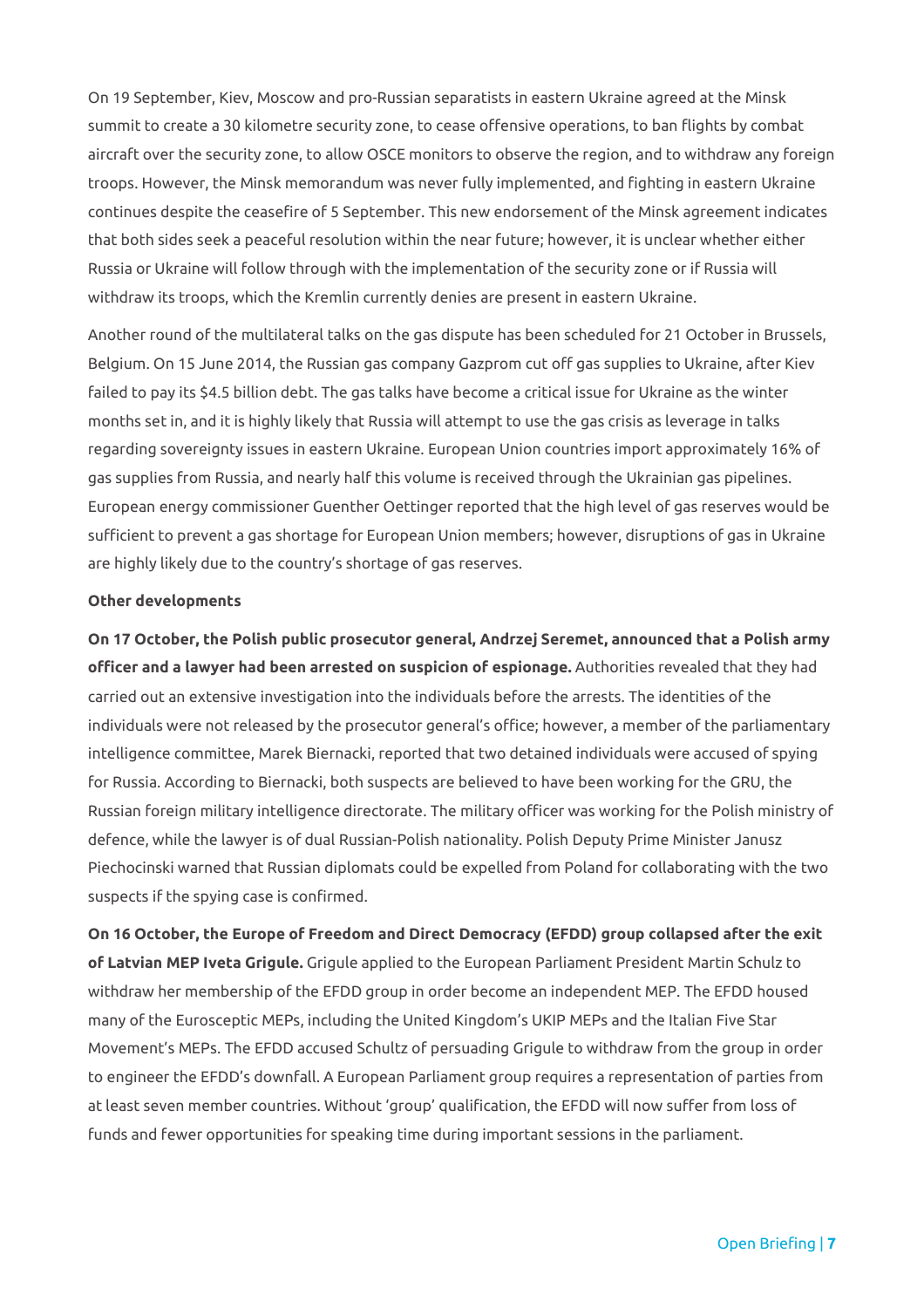**On 17 October, the Swedish armed forces announced that a military operation was being carried out near islands surrounding the capital, Stockholm.** Commander Jonas Wikstrom reported that ships, helicopters and several ground units compromising of approximately 200 soldiers were taking part. Authorities launched the operation following a tip-off of the occurrence of what is being described as 'foreign underwater activity' in the Baltic Sea from a credible source. In the last few months, Sweden has logged frequent manoeuvres by the Russian air force in the Baltic Sea, and in September, two Russian SU24 fighter-bombers entered Swedish airspace. This latest incident is speculated to involve a Russian submarine or mini-submarine.

#### **On the radar**

- **President of the European Council Henry Van Rompuy will chair the European Council meeting on 23-24 October,** with the EU High Representative Catherine Ashton and President of the European Commission Martin Schulz to attend.
- **On 21-22 October, the European Parliament will debate and vote on whether to extend dutyfree access to the EU market for Ukraine's exports until the end of 2015** so as to support Ukraine's struggling economy.
- **A final vote on European commissioner candidates will be taken** on 22 October.
- **Trilateral gas meeting between the EU, Russia and Ukraine will be held in Brussels, Belgium,**  on 21 October.

## Middle East

#### **Attentions turn to Lebanon in balancing regional sectarian threat**

Lebanon has found itself embroiled in spill-over crises from the Islamic state and the al-Qaeda affiliated al-Nusra Front in recent months. A forth Lebanese soldier, Abdul-Monem Mahmoud Khaled, previously stationed along the country's eastern border with Syria, announced his defection to the Islamic State on 14 October. Separately, a 19 year-old soldier was killed and dozens more injured in a coordinated attack on a military convoy on 17 October. The latter instigated a number of security raids on refugee camps in Bireh and Khirbet, northern Lebanon, and the detention of at least 50 Syrians believed to be linked to the Sunni terrorist groups.

The latest attacks follow several months of sectarian tensions within Lebanon between rival Sunni and Shi'ite factions. Hezbollah has been pro-active within the country and neighbouring Syria in support of President Bashar al-Assad's regime, fighting daily in the eastern Bekka valley, the site of a number of refugee camps. Problematically, while the defected soldiers are unlikely to pose any strategic threat to the state, it does much to highlight tensions within the national army in regard to Hezbollah's involvement and corresponding ideological disparities. The country has been without political leadership since May, and the current security situation has meant that the possibility of a national election remains unlikely in the short term.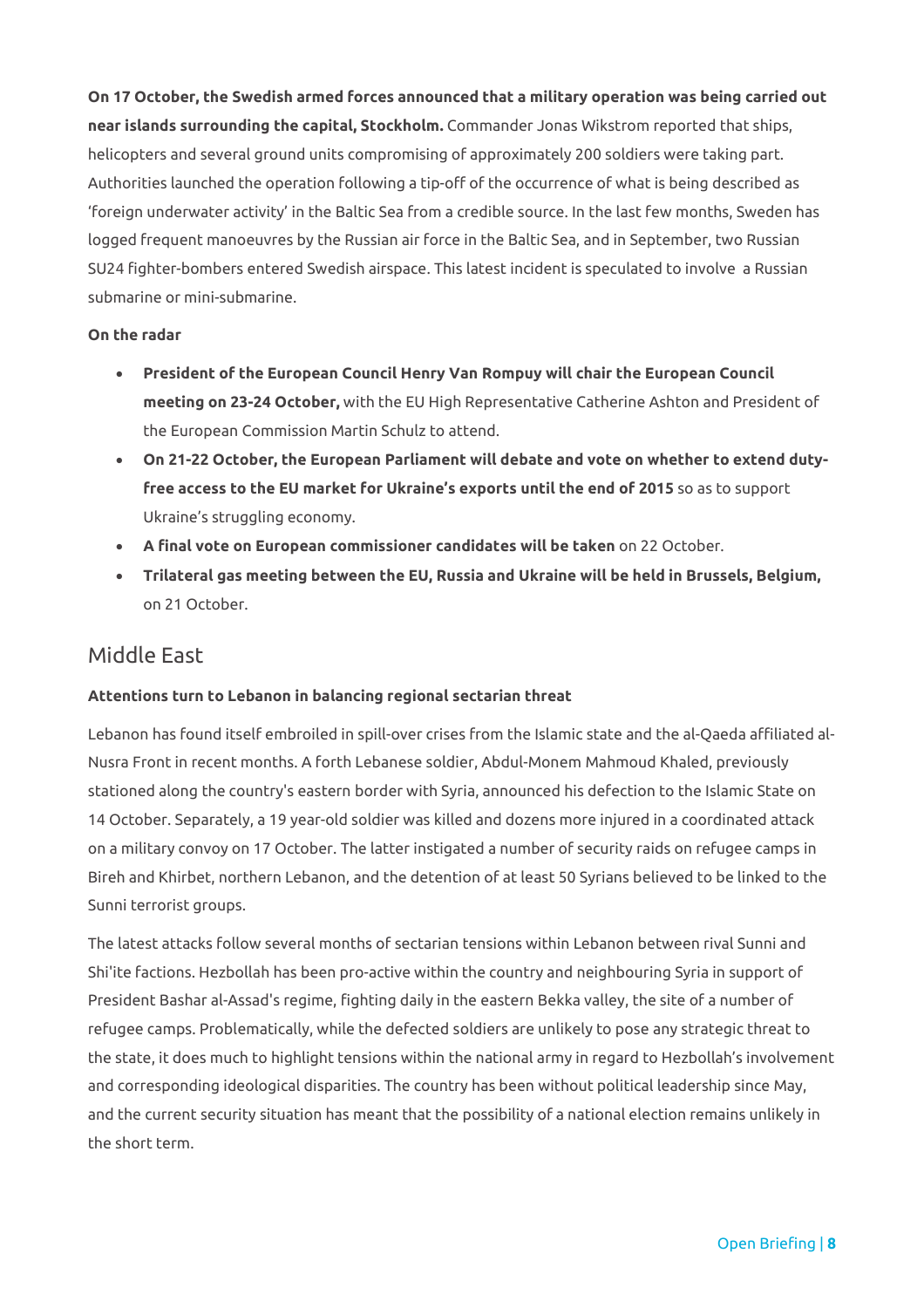Moreover, as the state continues to house large numbers of Syrian refugees, demographic stability and the policing of the country's remote border areas remain central challenges. Indeed, the UN's refugee agency has placed the number of Syrian refugee's in Bekka alone to be over some 400,000 individuals. A lack of political leadership in Beruit, and conflicting reports of border-area violence, hold the potential for Lebanon to collapse into civil and sectarian war. As such, international funding concentrating on both military and humanitarian support ought to be expected in the coming weeks.

#### **Other developments**

**Street protests are continuing in Saudi Arabia following the death sentence handed down to Shi'ite cleric Sheikh Nimr al-Nimr.** Beginning 15 October, a number of Saudi's minority Shi'ite population took to the streets in the country's east following the sentencing of al-Nimr for disobeying the ruling al-Saud monarchy. While the protests have been peaceful, the number of Shi'ite's publicly challenging the regime is significant. Iraq's Grand Ayatollah, Sayed Muhammed Taqi al-Modaressi, Iranian foreign minister Hossein Amir-Abdollahian, and Lebanon's Hezbollah have each criticised the court's decision in sentencing al-Nimr and the state's treatment of its Shi'ite communities. Protests are set to continue in the coming days.

**At least 12 people were killed in Yemen's Radda district on 14 October when Houthi rebels exchanged fire with fighters from al-Qaeda in the Arabian Peninsula's (AQAP) Ansar al-Shariah.** Ten people were killed in clashes in al-Bayda province, and a further eight in the town of Ibb on 17 October. Violence has continued following AQAP's admission of guilt for a suicide bomb that killed 47 Houthis in the country's capital, Sana'a, the previous week. Both Houthi rebels and AQAP are competing for political and territorial control, and with no substantial mediating dialogue currently in place, violence will likely continue.

**A roadside bomb killed seven soldiers in Egypt's northern Sinai Peninsula on 19 October.** The blast reportedly ripped through an armoured vehicle heading toward suspected militant positions, killing seven and injuring six. Sinai has been Egypt's most restive region since the overthrow and imprisonment of former president Mohammed Morsi in 2013. Islamist militants and supporters of the Muslim Brotherhood continue to use Sinai as an operational base to launch attacks against the state and its security forces. Sporadic violence and further targeting of security forces within the peninsula is now almost inevitable.

#### **On the radar**

- **Iraqi Prime Minister Haidar al-Abadi is to visit Iran on 20 October** for talks on Baghdad's struggle against the Islamic State.
- **Representatives of the Iranian government are to continue nuclear talks with the P5+1/EU3+3** in Vienna, Austria, on 22-23 October.
- **The Palestinian Authority is expected to submit a draft resolution to the UN Security Council to end Israeli occupation of its territories,** despite international pressure not to.
- **4 November marks the anniversary of the beginning of the hostage crisis at the US embassy in Tehran, Iran, in 1979,** which lasted for 444 days.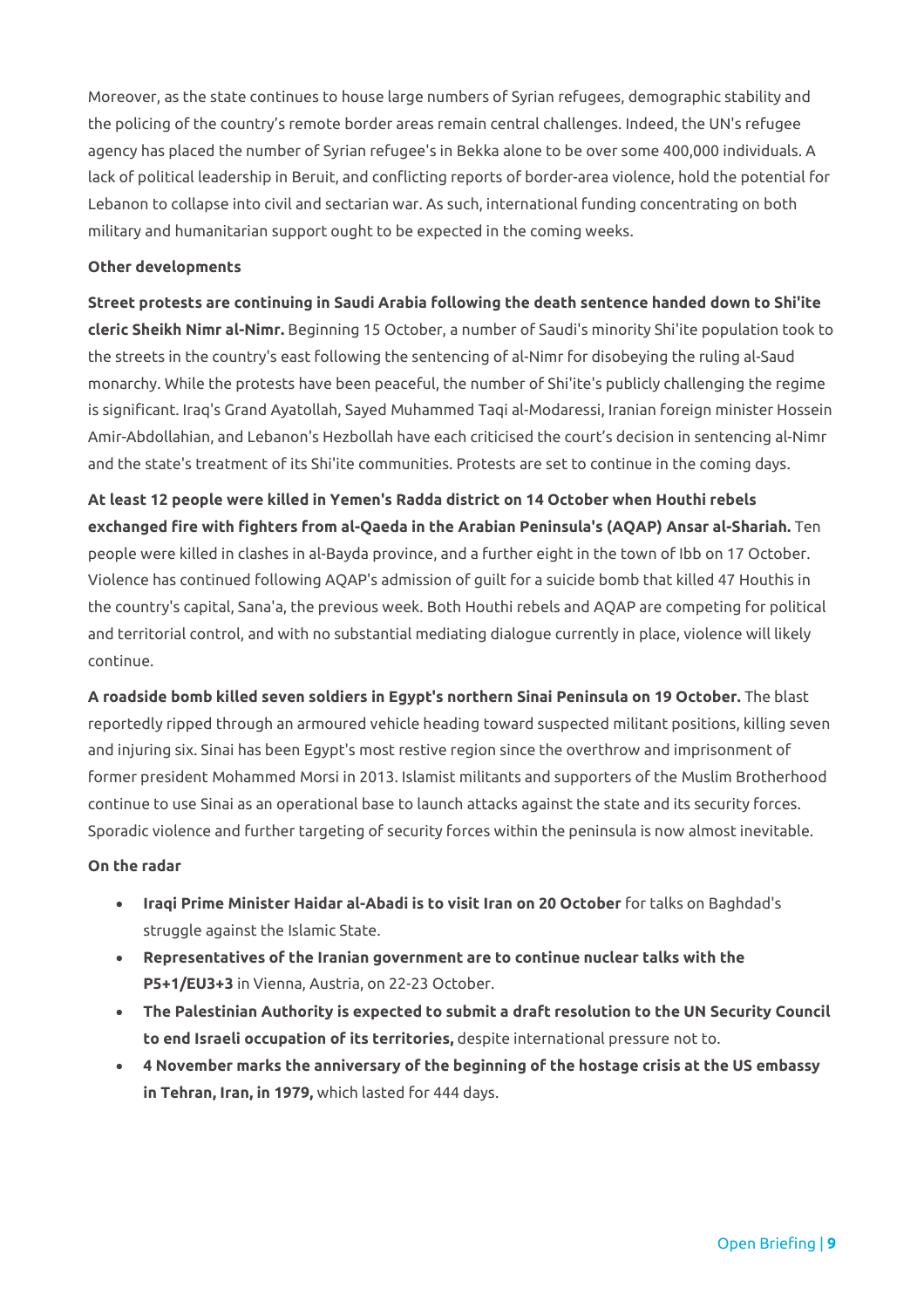# Polar regions

## **Russia set to expand Arctic territory by 1,165 square kilometres**

After the completion of a recent cartographic survey conducted by Russian oceanographic vessels, Russia is set to expand its economic territory in the Laptev Sea by 1,165 square kilometres. The expansion comes after Russian pilots spotted a previously undiscovered island in the region in 2013. While covering a land space of only 125 by 370 metres, the island will greatly increase Russia's surrounding economic territory. The event is reminiscent of a Russian discovery in 2001 that legally granted Russia territorial sovereignty over the Sea of Okhotsk, measuring 50,000 square kilometres.

The news is significant given the Arctic's wealth in natural resources and increasing strategic significance in terms of Sea Lanes of Communication (SLoCs) and fisheries. While the resource composition of the acquired territory is not yet clear, Russia's 2001 discovery has illustrated the critical nature of these expansions, given that the Sea of Okhotsk contains 1.1 billion tonnes of oil and 2 trillion cubic metres of gas reserves.

The recent discovery forms part of an overall Russian strategic re-prioritisation regarding the Arctic. Moscow has been installing new military bases in the Arctic, as well as increasing its military aerial presence in the region, often leading to the scrambling of Norwegian, British, US and Canadian fighter jets in response. Intending to reopen all former Soviet infrastructure in the region by 2015, Moscow has maintained that it will have established a working military command structure in the Arctic by 2017.

## **Other developments**

The US department of defence has released a climate change adaptation roadmap, recognising that climate change poses a serious and urgent national security risk. One of threats posed by climate change has been identified as the increasing traffic around the previously frozen Arctic Sea Lanes of Communication. The Pentagon claims that the increased traffic requires an increased US capacity in monitoring and disaster preparedness in the region.

**A significant amount of oil has been found within the Norwegian sector of the Barents Sea**. An estimated 85 to 310 million barrels of oil (or some 14 to 50 million standard cubic metres) have been discovered by Lundin Petroleum. The discovery is significant given the disappointing test-drilling season in the surrounding areas. The discovery has already come under fire from various environmental NGOs, who point out that drilling in the pristine Arctic seas is irresponsible and of potential great consequence to the regional biodiversity.

**The Russian nuclear-powered submarine Yekaterinburg has re-entered service after being severely damaged in a fire in December 2011.** Having undergone mooring trials for the previous four months, the submarine is to be given the green light to return to active service, and will re-establish itself within the Northern Fleet by December of this year. The fire that damaged the Yekaterinburg started while it was in a floating dock at the naval yard Roslyakovo, north of Murmansk.

*Published with intelligence support from Bradburys Global Risk Partners* | **www.bradburys.co.uk**